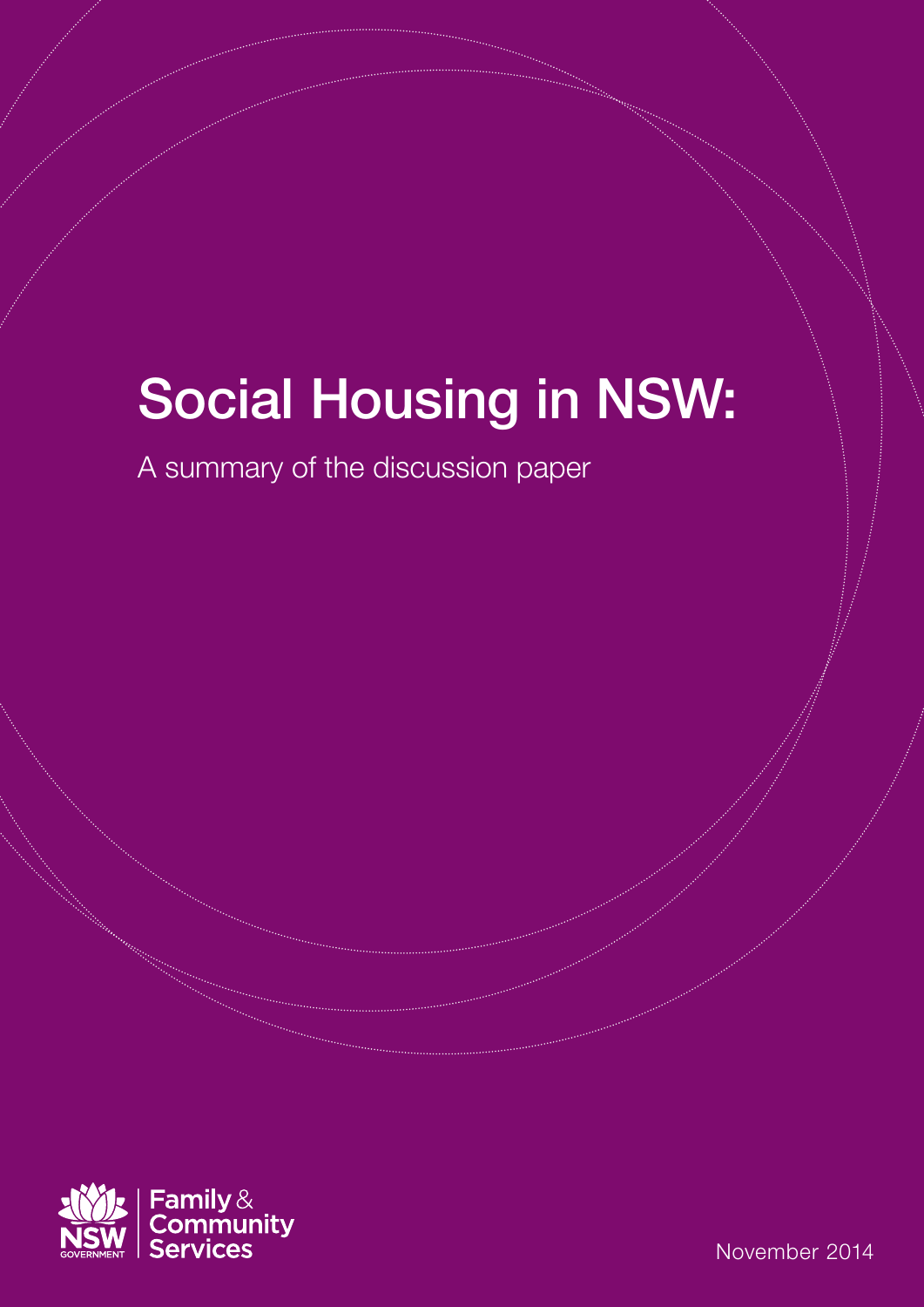

## Minister's foreword

I invite you to contribute your views about the future of the NSW social housing system.

The social housing system is under pressure and needs to change to better serve vulnerable people in NSW. The system was designed at a different time and for a different purpose. Despite improvements over the last three years, the current system is neither sustainable nor fair.

The social housing system is challenged by limited growth in rental income, constrained government funding, ageing assets and rising operating costs. Importantly, it is a system that doesn't do enough to change the lives of the people it serves. Until now, success has been measured by sustaining tenancies, not by improving outcomes. Our clients have increasingly complex needs and many remain disadvantaged whilst in social housing.

The system should provide vulnerable people with a safety net when they need it and a pathway to independence in cases where that is a realistic goal. But this is not happening. People are staying longer in social housing, leaving less capacity to help other people in need.

The NSW Government has already taken important steps to address these challenges, such as improving wait list transparency, addressing underutilisation of dwellings and supporting training programs, however there is more work to be done. In 2012 the Auditor General conducted a performance audit into public housing in NSW, and noted significant challenges within the system. This validated the issues and challenges we had already identified. The Auditor General recommended that the Government work on a social housing policy, and we are releasing this Discussion Paper to begin that process.

I firmly believe the system can deliver better outcomes for people in need. This Discussion Paper provides an opportunity to explore ideas for delivering a sustainable social housing system that is fair and provides people with opportunity.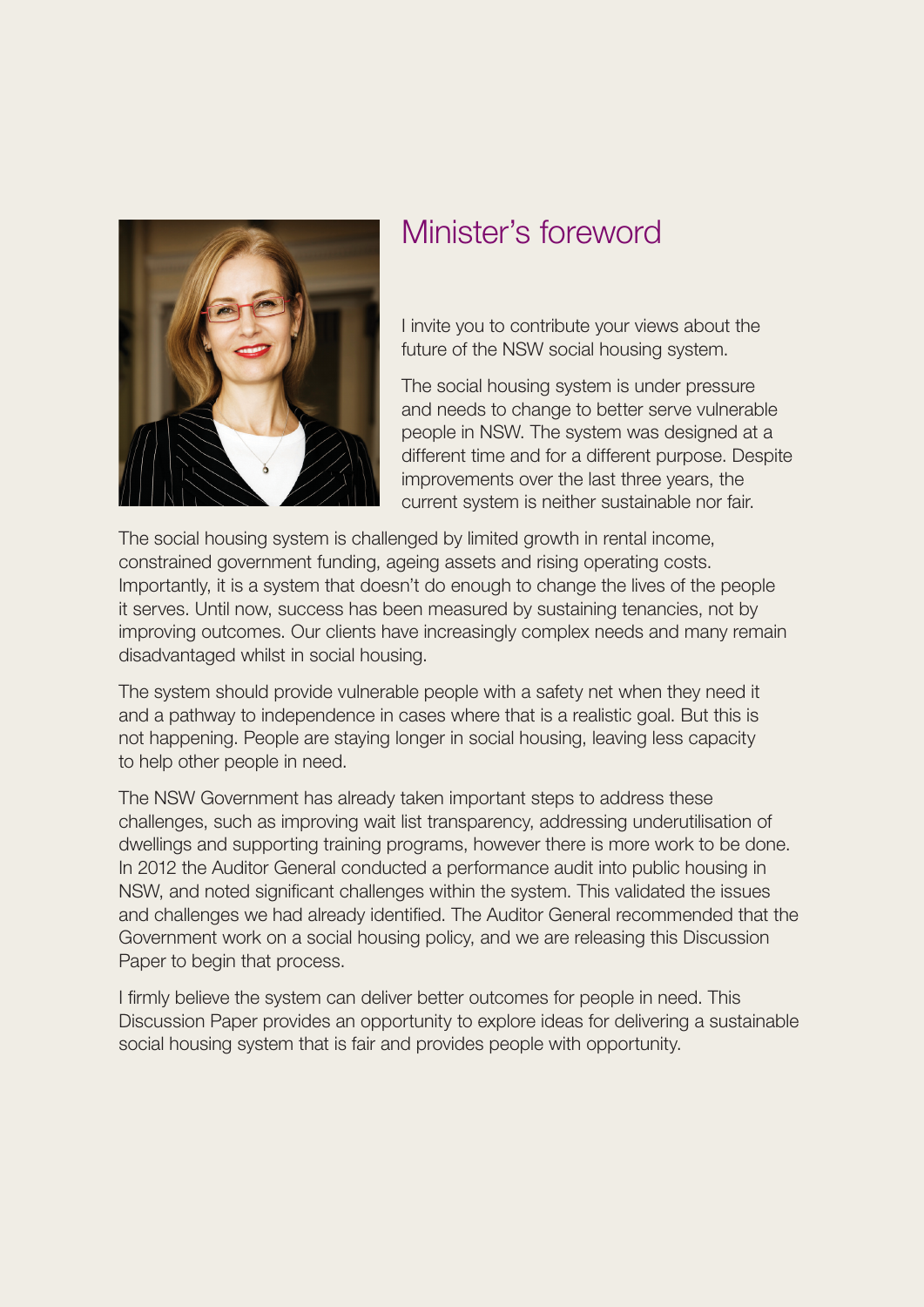Our objective for the new social housing system is to provide a safety net for vulnerable people, within the constraint of government funding, built around three pillars:

- A social housing system that provides opportunity and pathways for client independence;
- A social housing system that is fair; and
- A social housing system that is sustainable.

This objective cannot be delivered by government alone; it requires a strong partnership between government, non-government organisations, the private sector and our clients.

This Discussion Paper sets out broad directions for reform.

I want to first hear what suggestions and innovative ideas you have about improving social housing.

It challenges the way we have been doing things in NSW. It is designed to generate lively debate and new ideas.

Jabelli Open.

Gabrielle Upton MP Minister for Family and Community Services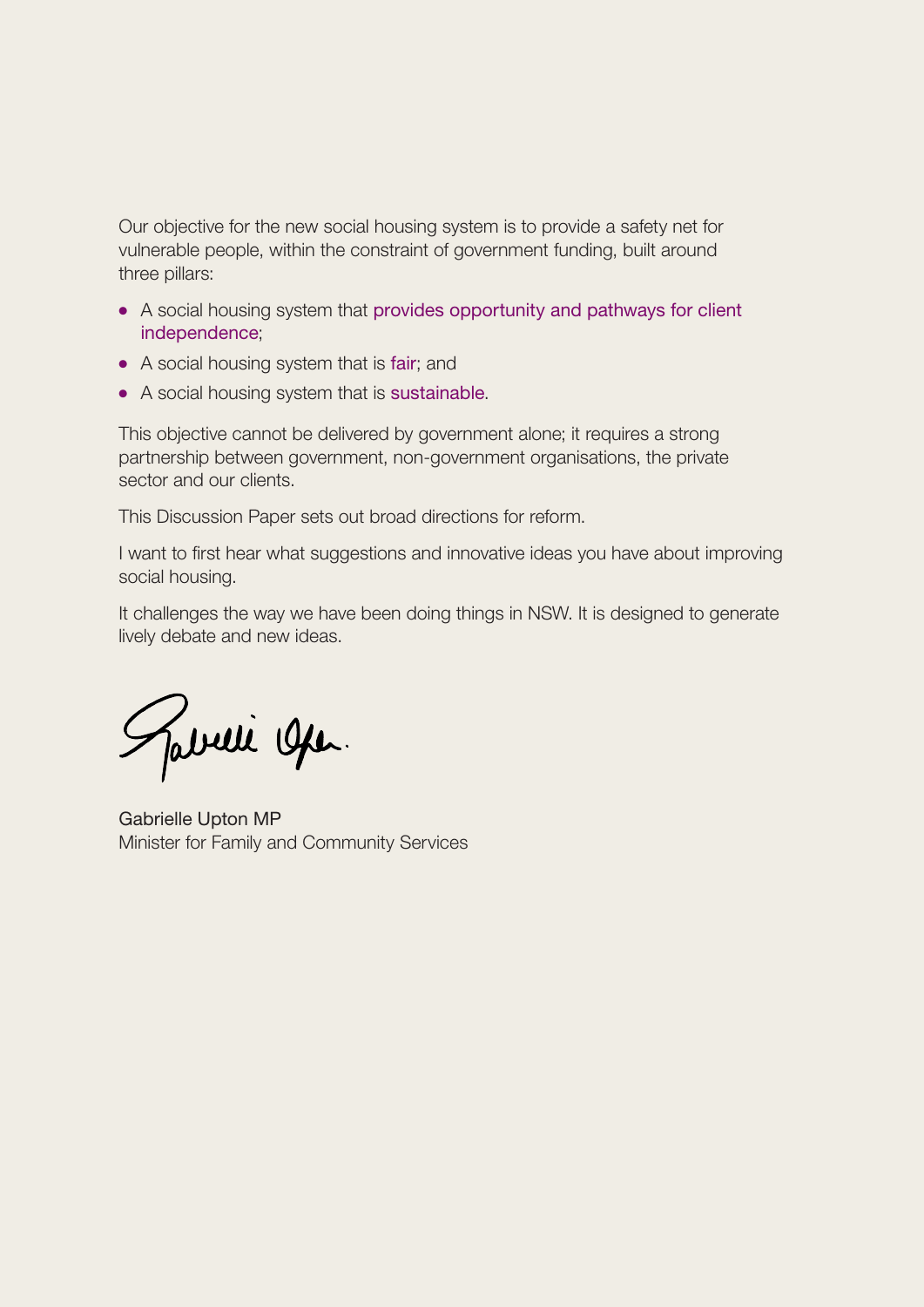## Executive summary

#### Purpose of this Discussion Paper

This Discussion Paper invites input and comment from all stakeholders on the future of the NSW social housing system. The NSW Government believes the NSW social housing system can have a more positive impact on people's lives by providing greater opportunities and pathways towards client independence, particularly for people of working age, children and young people. At the same time, it should also continue to provide a safety net for vulnerable people; providing housing assistance to those who need it, while they need it and where they need it. The NSW Government is committed to working alongside the non-government and private sectors to drive the innovation required to meet these objectives.

#### **Context**

The NSW social housing system provides housing products and services to individuals and families in housing need. Social housing lies on a spectrum including homeless, short-term or emergency accommodation, social housing, affordable housing, unassisted rental in the private housing market, and home ownership. This Discussion Paper focuses on social housing, which covers public housing (owned and managed by the Government) and community housing (owned and/or managed by community housing providers (CHPs), including those focussed predominantly on Aboriginal tenants (ACHPs)).

Much of the current social housing system in NSW originated after the Second World War as a way to provide housing for low income working families. Since then, demographics have changed dramatically, and the majority of tenants (nearly 60%) are now singles, not families<sup>1</sup>.

In NSW, a range of social housing products and services are provided including rental in social housing dwellings for the short-term and long-term, affordable housing rental bond loans, tenancy guarantees, tenancy facilitation and private rental brokerage that aim to support people to move into (or remain in) the private rental market.

Today, NSW has the largest social housing system in Australia, with around 150,000 dwellings (approximately 90% government owned and 80% government managed) supporting around 290,000 individuals<sup>2</sup>. A further 70,000 individuals are supported

<sup>1</sup> Internal FACS data (December 2013).

<sup>2</sup> Housing NSW Annual Report Data Supplement (2012/13), Internal FACS data (October 2014).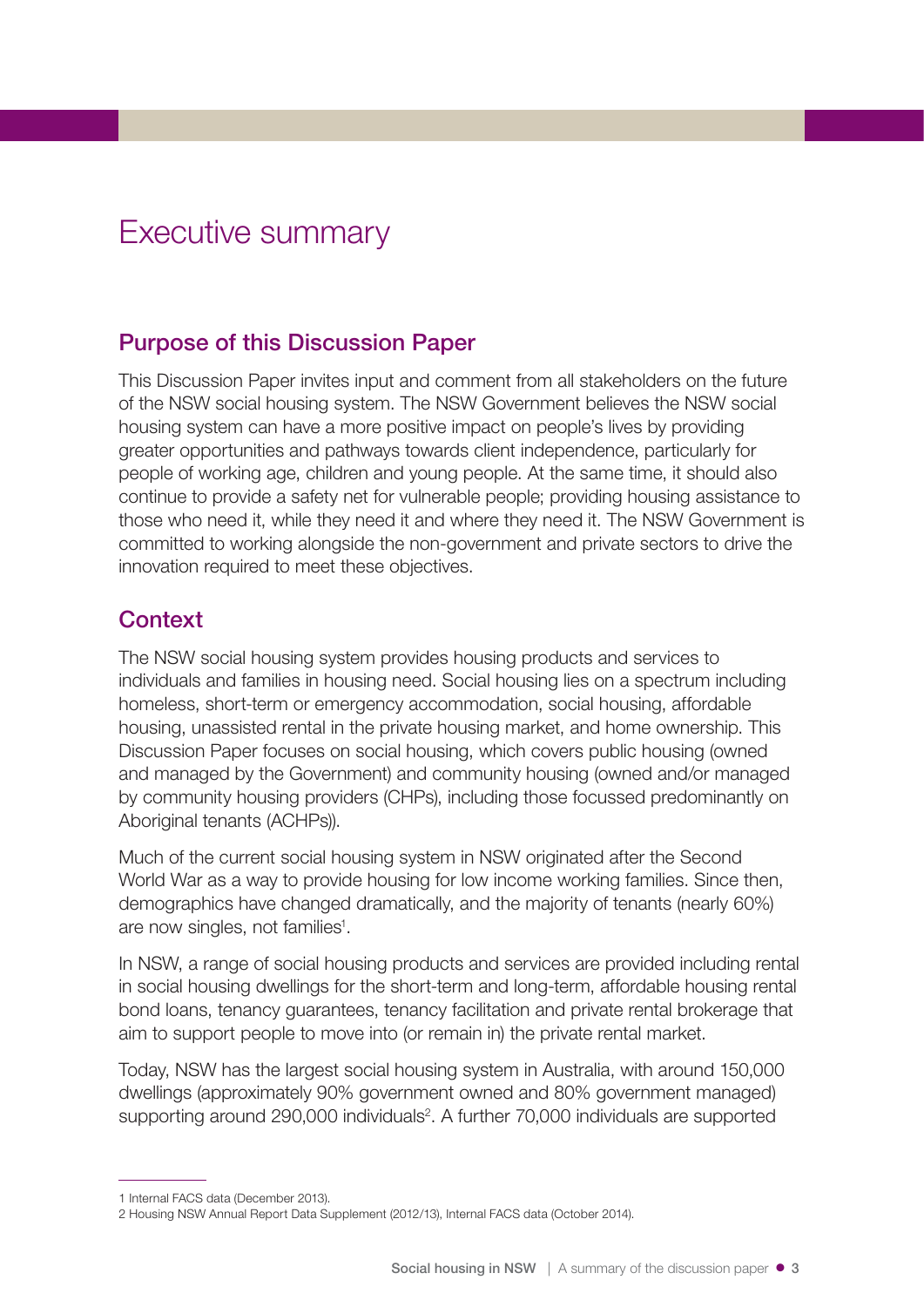via private rental assistance or temporary accommodation each year<sup>3</sup>. While NSW, like other States, has a large asset base of dwellings, the majority of annual funding for the social housing system comes from the Commonwealth Government. The Commonwealth also provides housing assistance in the form of its Commonwealth Rental Assistance (CRA), which is currently provided to 420,000 NSW households<sup>4</sup>.

Social housing remains a scarce resource where the number of applicants exceeds the number of available dwellings. Tenants are staying longer in public housing, resulting in fewer opportunities to assist the 59,500 approved applicants on the NSW Housing Register waiting list<sup>5</sup>. The social housing asset portfolio has also failed to keep abreast with changing tenant profiles, resulting in dwellings that may not meet tenant requirements with regard to size, location, modifications and access. Tenants are also offered limited choice.

Despite the NSW Government already introducing initiatives to improve the system, such as improvements to wait list transparency, underutilisation of larger dwellings and support for training programs, the pressure on the NSW social housing system continues to grow. The social housing system provides limited opportunity and pathways to independence for tenants. Average tenure in social housing is long and increasing, with more than 50% of tenants living in public housing for 10 years or more<sup>6</sup>. In addition, social housing tenants report lower educational achievement, high levels of unemployment, poorer health and higher rates of mental illness than the NSW average<sup>7</sup>.

The sustainability of the social housing system remains a challenge. Currently, no social housing provider in NSW earns a sufficient operating margin to cover the full lifecycle cost of asset maintenance and replenishment without accessing non-social housing sources of revenue (e.g. rent for affordable housing). Expenses continue to rise as a result of an ageing portfolio of stock that requires significant and increasing levels of maintenance. While costs have increased, revenues under the income-based rent model have not kept pace with market rent and have declined relative to growing operating costs.

<sup>3</sup> Housing NSW Annual Report Data Supplement (2012/13).

<sup>4</sup> Productivity Commission Report on Government Services (2014). Note those living in LAHC housing are not eligible for CRA. 5 FACS website, media release dated 23 October 2014 (accessed October 2014).

<sup>6</sup> Internal FACS data (2014).

<sup>7</sup> Legg, S & Webber, A. 'Over-representation of Crime in Public Housing', Department of Attorney General and Justice (2013).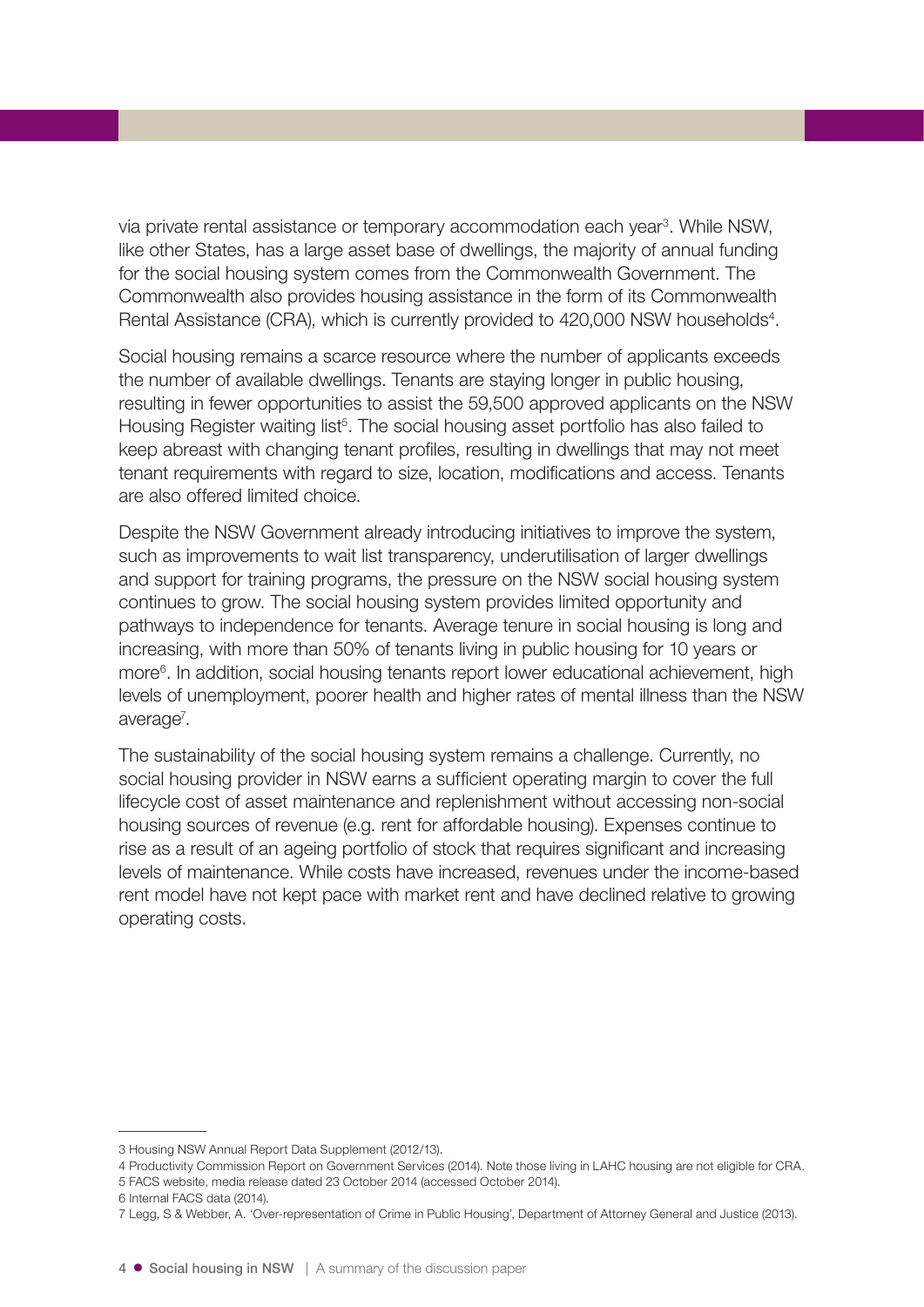### Proposed direction

The status quo is not an option. We can achieve better outcomes for current and future clients in need of social housing.

This Discussion Paper is the start of a new vision for social housing in NSW. The overall objective of the new system is to provide a safety net for vulnerable people built around three pillars:

- A social housing system that provides opportunity and pathways for client independence;
- A social housing system that is fair; and
- A social housing system that is sustainable.

#### Figure 1: A new approach to the NSW social housing system



A social housing system should help vulnerable people, while providing opportunity and pathways for client independence where that is appropriate. Government could achieve this by strengthening products and services that connect tenants with employment, education, training and other community engagements, where that is realistic. This should better support tenants and help move away from the current defacto 'housing-for-life' approach. We want to build a system that does not perpetuate disadvantage and dependency.

We also need a social housing system that is fair and provides a safety net for vulnerable people in the community. A fair system provides housing assistance to those who need it, while they need it, and where they need it. Government could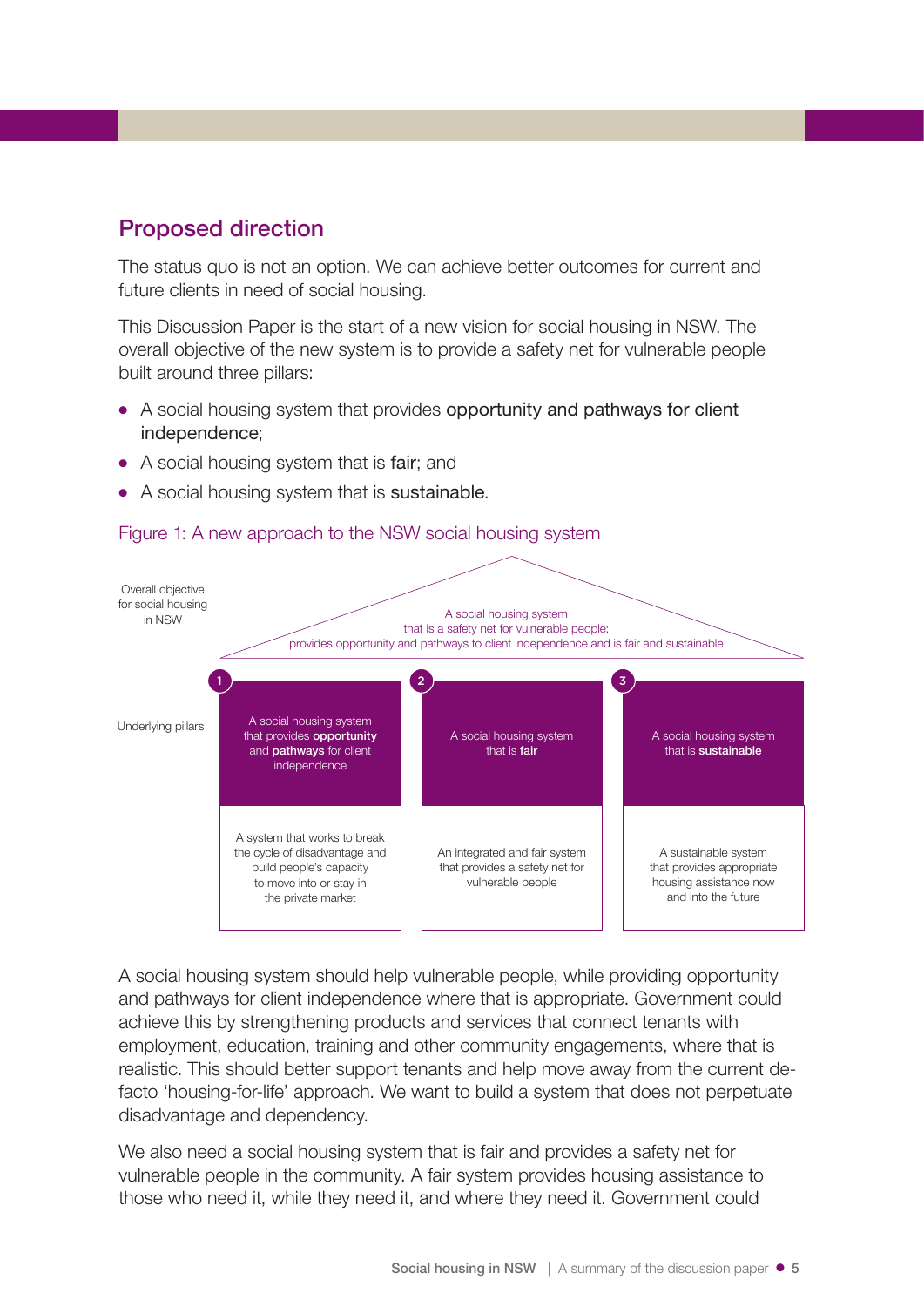provide greater choice for clients by offering greater opportunity for client consultation, as well as providing products and services tailored to client needs. The NSW Government seeks to move from a system with relatively few expectations of tenants to one with clearer expectations and recognition of responsible tenant behaviour. The Government could also improve client experiences, for example, through greater use of technology and online services to complement existing over-the-counter services.

Finally, we need a sustainable system that provides appropriate housing assistance to vulnerable people now and into the future. The current NSW social housing system is predominantly Government owned and operated. To become more sustainable, the NSW social housing system could draw more on the expertise and resources of the non-government and private sectors where they can deliver better outcomes for clients and greater value for money.

#### Have your say

The NSW Government looks forward to a collaborative consultation process with stakeholders over the following months. We are seeking comments, feedback and ideas relevant to the reform directions outlined in this Discussion Paper.

We are particularly interested in hearing about successful models, innovations or practices that have been or are currently being considered or implemented in NSW as well as in other jurisdictions to meet the outlined objectives for the social housing system.

We welcome your submissions and comments by:

- Online feedback form at the NSW Government's Have Your Say website: <http://haveyoursay.nsw.gov.au/socialhousingreform>;
- Email to [socialhousingreform@facs.nsw.gov.au;](mailto:socialhousingreform%40facs.nsw.gov.au?subject=Submissions%20and%20Comments) or
- Letters to the following address:

Social Housing Policy Team Department of Family and Community Services Locked Bag 3002 Australia Square NSW 1215.

Feedback must be received by close of business on 20 February 2015. For more detailed information on how to be involved and provide feedback, please see *Section 5. Have your say* or visit [www.facs.nsw.gov.au](http://www.facs.nsw.gov.au).